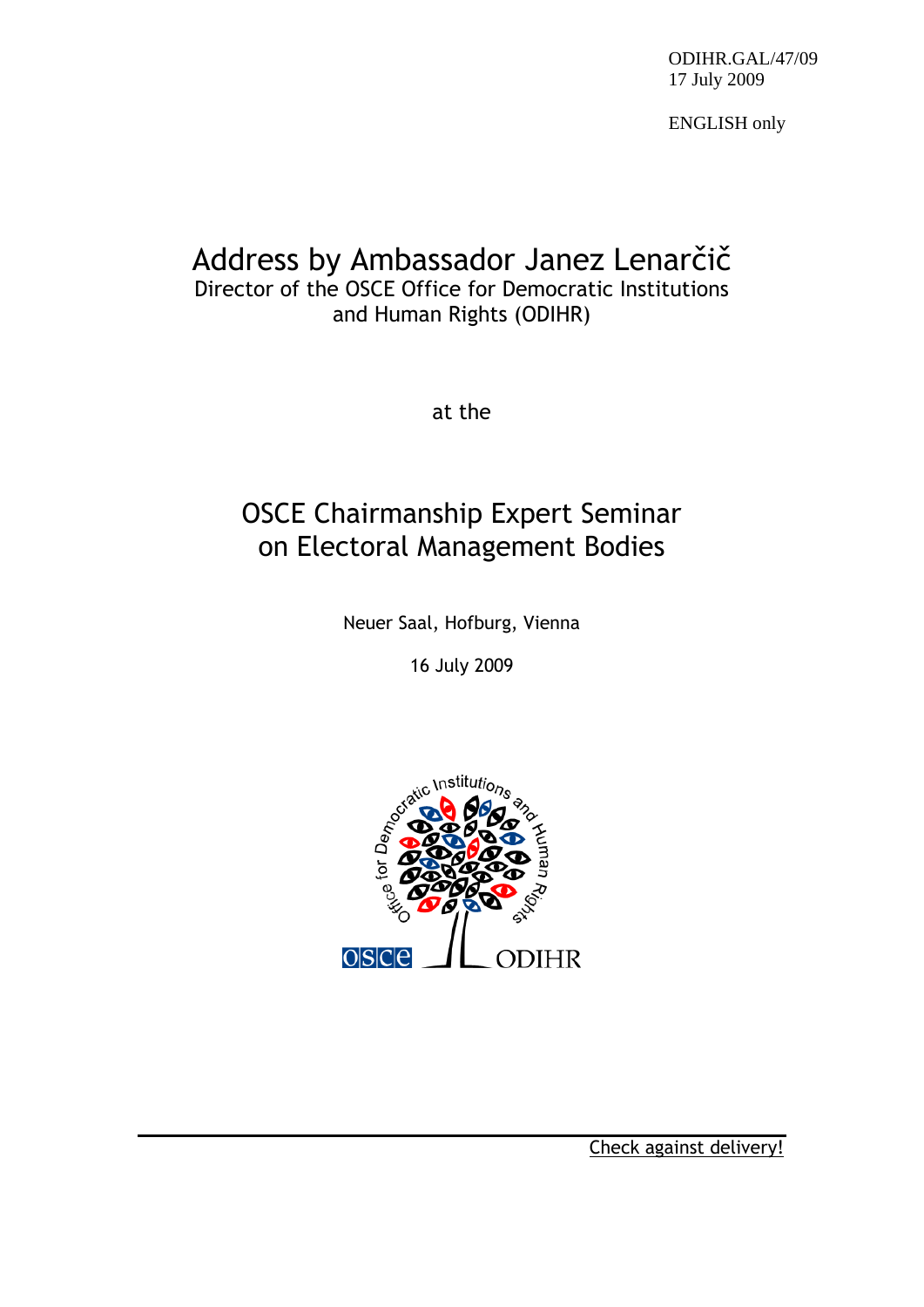## Excellencies,

Ladies and Gentlemen,

It is my pleasure to be here with you all for the next two days at this Expert Seminar and I wish to commend the Greek Chairmanship of the OSCE for having chosen a topic that is of great importance to our Institution, the ODIHR, as well as to participating States and all their citizens.

Before we start with our three working sessions, let me make an attempt to place this meeting in a wider context.

We all agree, in one form or another, that democratic governance involves a lot more than democratic elections. We also agree, in the spirit of the OSCE's Copenhagen Document, that democracy requires a vibrant civil society and interest groups to exist and prosper. Democracy further requires that the wider public is able to participate effectively in government which needs to conduct public affairs transparently and be accountable. It involves legislation to be the outcome of a serious, transparent and participatory public debate.

In the discourse on democracy promotion, I notice a distinct turn away from what has been called a "fixation" on elections, and a move towards considerations of broader notions essential for a democratic society such as participation, representation, accountability, transparency and responsiveness.

This shift in attention - from electing democratically to governing democratically - is sometimes based on the argument that "democracy is not just about elections; it is about how political systems allow citizens to participate in making decisions affecting their lives".

I agree that democracy cannot be seen in terms of the procedures and institutions connected to elections only. Democracy is a daily exercise, throughout the period between elections. No doubt, popular control over decisions and decision-makers is a key element of democratic governance.

But this does not mean that we must devote less attention to elections: the procedures involved, the institutions safeguarding the rights of voters.

I therefore welcome this expert event as a good opportunity to go 'back to the basics' with the understanding that elections are not a one-day event. As we all know, the electoral process starts well before election day and continues well beyond that day. Election Management Bodies play a crucial role in this process.

While elections are a fundamentally political event, their administration is not. On the contrary, it must be professional and impartial, devoid of politics. It is also a technical and long-term exercise that touches upon the full array of election-related commitments laid down in the 1990 Copenhagen Document.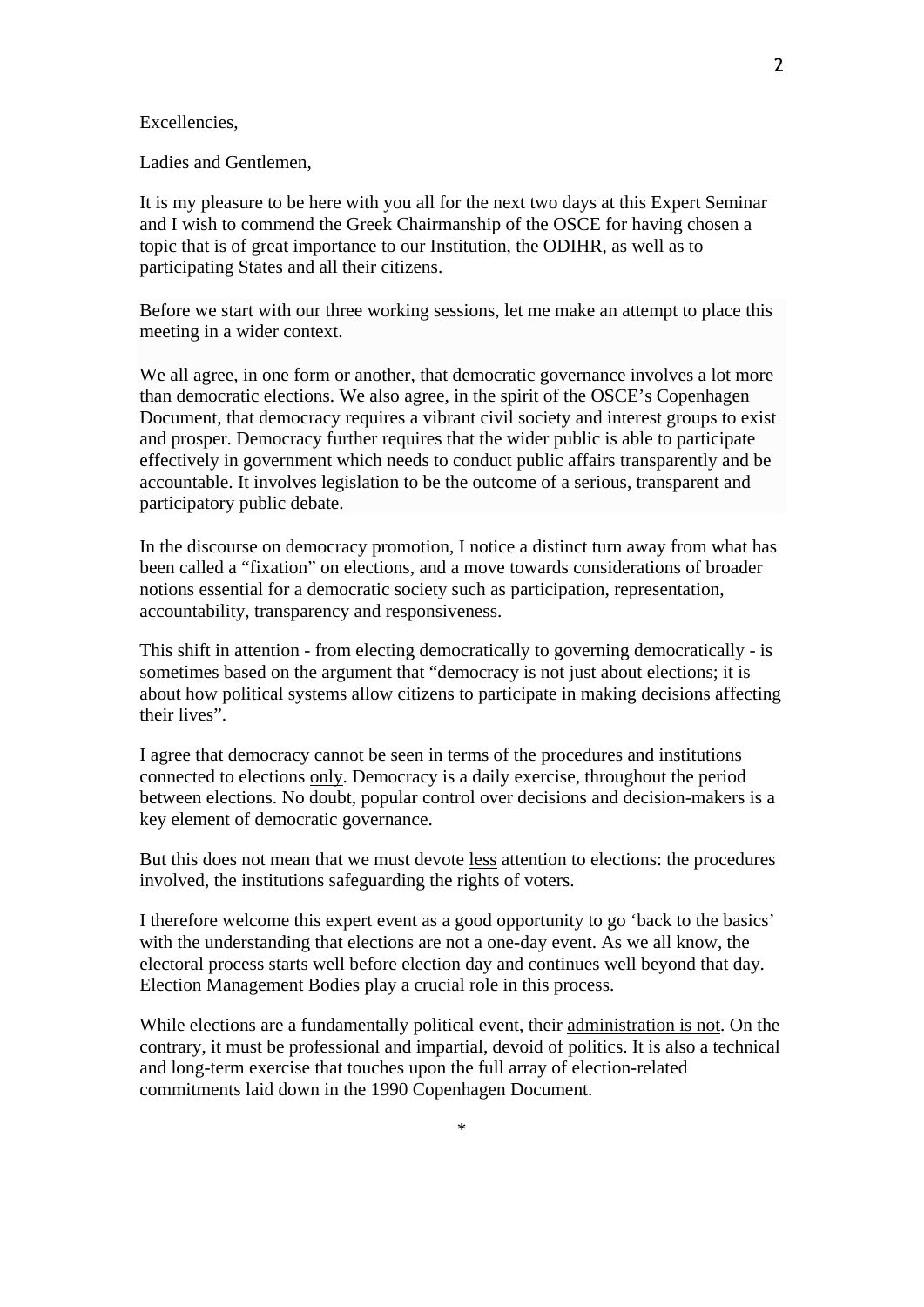Ladies and gentlemen,

The Seminar today and tomorrow is an opportunity not only to look at different models of election administration in the OSCE region, share best practices, but also to scrutinise shortcomings that have been observed.

Which shortcomings have been observed in the past? Let me name a few:

- Over the years we have seen a lack of professionalism and experience of election administrators, mostly due to the absence or ineffectiveness of training of election officials. This is manifested by a distinct lack of legal expertise and capacity to adjudicate complaints in a timely manner in order to provide effective remedy to stakeholders whose rights have been violated. It also leads to a lack of capacity to monitor the implementation of the legal framework governing elections, and especially provisions related to media access and coverage of election contestants;
- Second, in many countries, we observe a lack of independence of election administrators from governmental authorities – and particularly a lack of impartiality, favouring one party or candidate over another. In a number of countries, polarised EMBs decide on important electoral matters along party lines and interests, and do not try to pursue the superior common interest.
- Third, we see a lack of accountability of election administrators who have committed fraud or violated the law, thus creating a climate of impunity.
- Fourth, a lack of transparency that has befallen election commissions in some parts of the region, characterized by electoral management bodies conducting their work largely in secrecy;
- If we take all these categories of shortcomings together, it is no wonder that in many countries voters lack confidence in the work of the election administrations.

These shortcomings may be addressed in a number of ways, utilizing different approaches, tools and methods. Some of you may have been faced with such challenges and may have found the appropriate solution to these problems. I invite you to share your experience with others.

This expert meeting should be exactly about that: sharing our challenges to collectively identify remedies. The meeting gathers election experts, judges, civil servants, and representatives of civil society that are driven by the same ultimate objective: to organize elections in accordance with OSCE commitments, and that are moved by the same desire: to share solutions, good practices and lessons learned to rise to the challenges.

Elections are administratively complex and politically sensitive; they need to be planned carefully and conducted in often short and strict timeframe. Defective planning may lead to the collapse of the process with wide ranging political consequences.